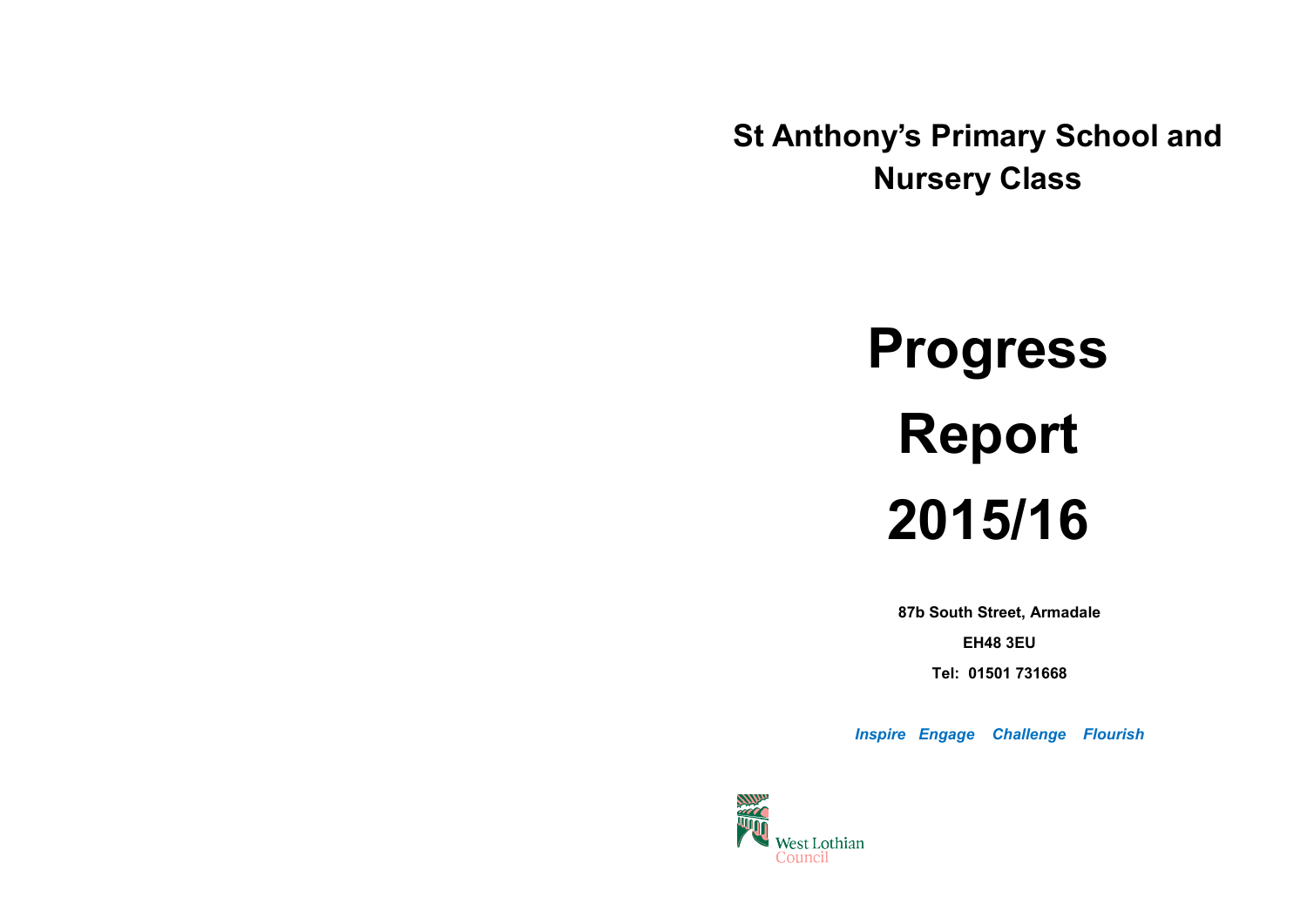### **About our school**

**St Anthony's Primary School & Nursery Class is a growing RC denominational school which is part of the St Kentigern Cluster. The current roll is 247 pupils who are organised across nine classes with 80 nursery class children over two sessions in the Nursery Class.** 

**The school has recently benefitted from a £3.5 million extension which has provided much needed space to advance our curriculum. The new building works comprises a new reception area and entrance, three new classrooms, a general purpose class space and new playground facilities.** 

**Our School promotes an inclusive educational environment and serves a wide catchment area around the town of Armadale and nearby.**

*What we planned to improve last year?*

**Area for Development 1**: To review the current curriculum and to develop whole school progressive programmes in Health and Well being, social subjects and interdisciplinary learning.

**Area for Development 2:** To raise awareness of approaches, resource, direction and methodologies of approaches to language to secure sustained improvement in literacy in the broad general education.

**Area for Development 3:** To create a whole school approach to homework which is meaningful and worthwhile with a focus on skill development; for pupils to feel their homework is valued and parents to know their role in their child's homework.